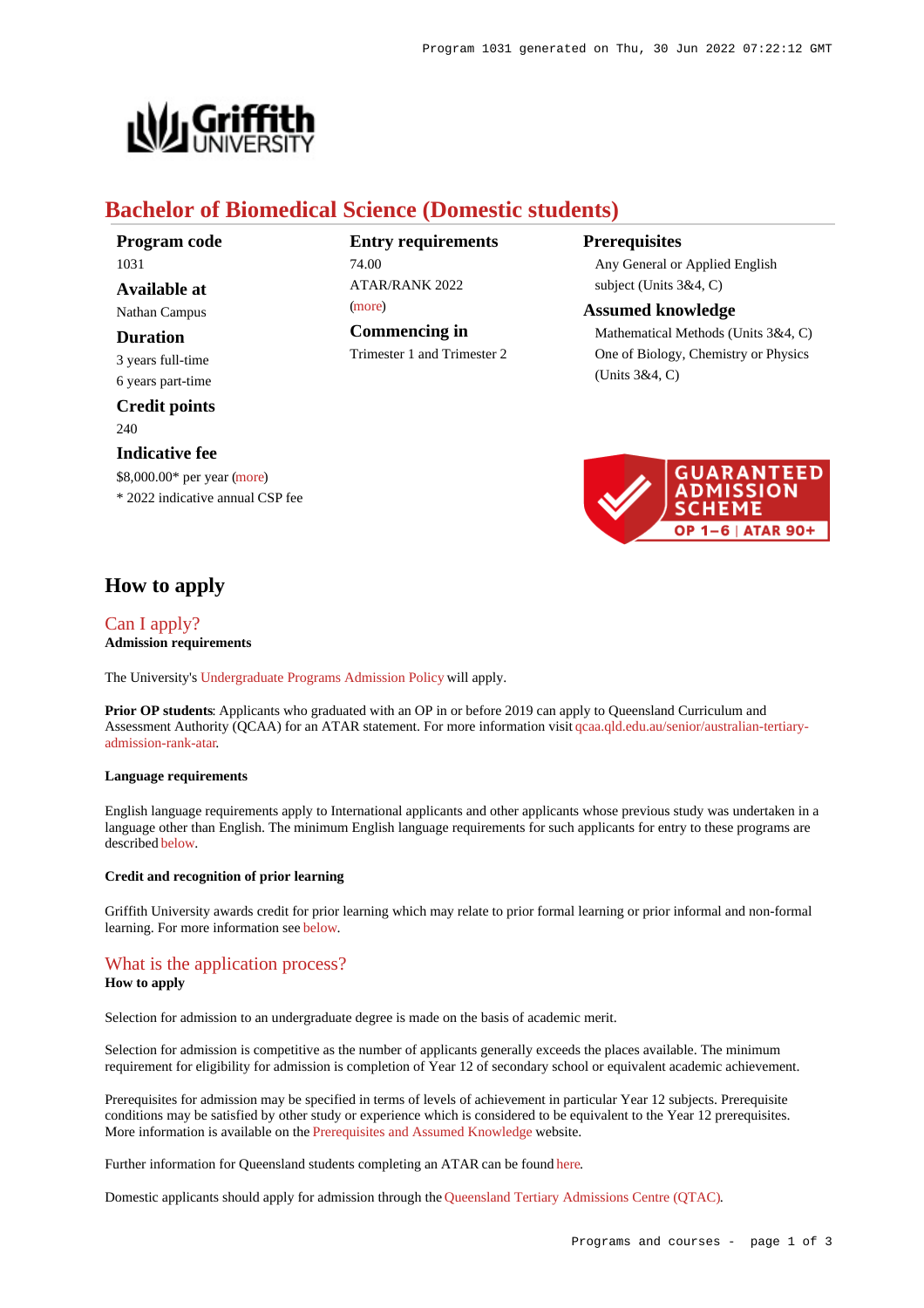A summary of the student profile for this program can be found on the [QTAC website](https://www.qtac.edu.au/courses/listing/bachelor-of-biomedical-science-228212/). The Rank profile is located on the **Student Profile** tab.

# [What are the language requirements?](https://www148.griffith.edu.au/programs-courses/Program/1031/HowToApply/Domestic#language)

### **Language requirements**

English language requirements apply to International applicants and other applicants whose previous study was undertaken in a language other than English. The minimum English language requirements for such applicants for entry to this program are as follows:

- A minimum overall band score of 6.5 on IELTS (Academic) with no sub-score of less than 6.0
- OR a minimum score of 575 on TOEFL
- *OR* an internet-based (iBT) TOEFL score of 79 (no sub-score less than 19)
- OR no score less than 3+ in each skill of the ISLPR (conducted by ISLPR Language Services only)
- OR a minimum overall score of 176 (no score less than 169) on C1 Advanced (formerly Cambridge Certificate in Advanced English) **or** C2 Proficiency (formerly Cambridge Certificate of Proficiency in English)
- *OR* an overall score of 58 in the Pearson Test of English (Academic) with no score less than 50.

English test results must be no more than two years old.

Applicants should refer to the following University policy for further information:

[Undergraduate Programs Admission Policy](http://policies.griffith.edu.au/pdf/Undergraduate Programs Admission Policy.pdf)

International students who successfully complete the [Direct Entry Program \(DEP\)](https://www.griffith.edu.au/international/griffith-english-language-institute/courses/direct-entry-program) will satisfy the English Language requirements for this Griffith degree.

The Direct Entry Program (DEP) is not available for Domestic students.

If you do not meet the University's specified English language requirements, you may wish to contact the Griffith English Language Institute to increase your eligibility for entering a Griffith University program. This Institute offers a number of English language and other courses at both its Brisbane and Gold Coast branches:

[Griffith English Language Institute](https://www.griffith.edu.au/international/griffith-english-language-institute)

## [What are the QTAC/UAC entry requirements?](https://www148.griffith.edu.au/programs-courses/Program/1031/HowToApply/Domestic#tac-entry-requirements) **QTAC application information**

## **Bachelor of Biomedical Science**

**ATAR/RANK \***

74.00

**VET Qualification**

Certificate IV

**QTAC code**

228212

**Duration**

3 years full-time

**Prerequisites**

Any General or Applied English subject (Units 3&4, C)

**Assumed knowledge**

Mathematical Methods (Units 3&4, C); One of Biology, Chemistry or Physics (Units 3&4, C)